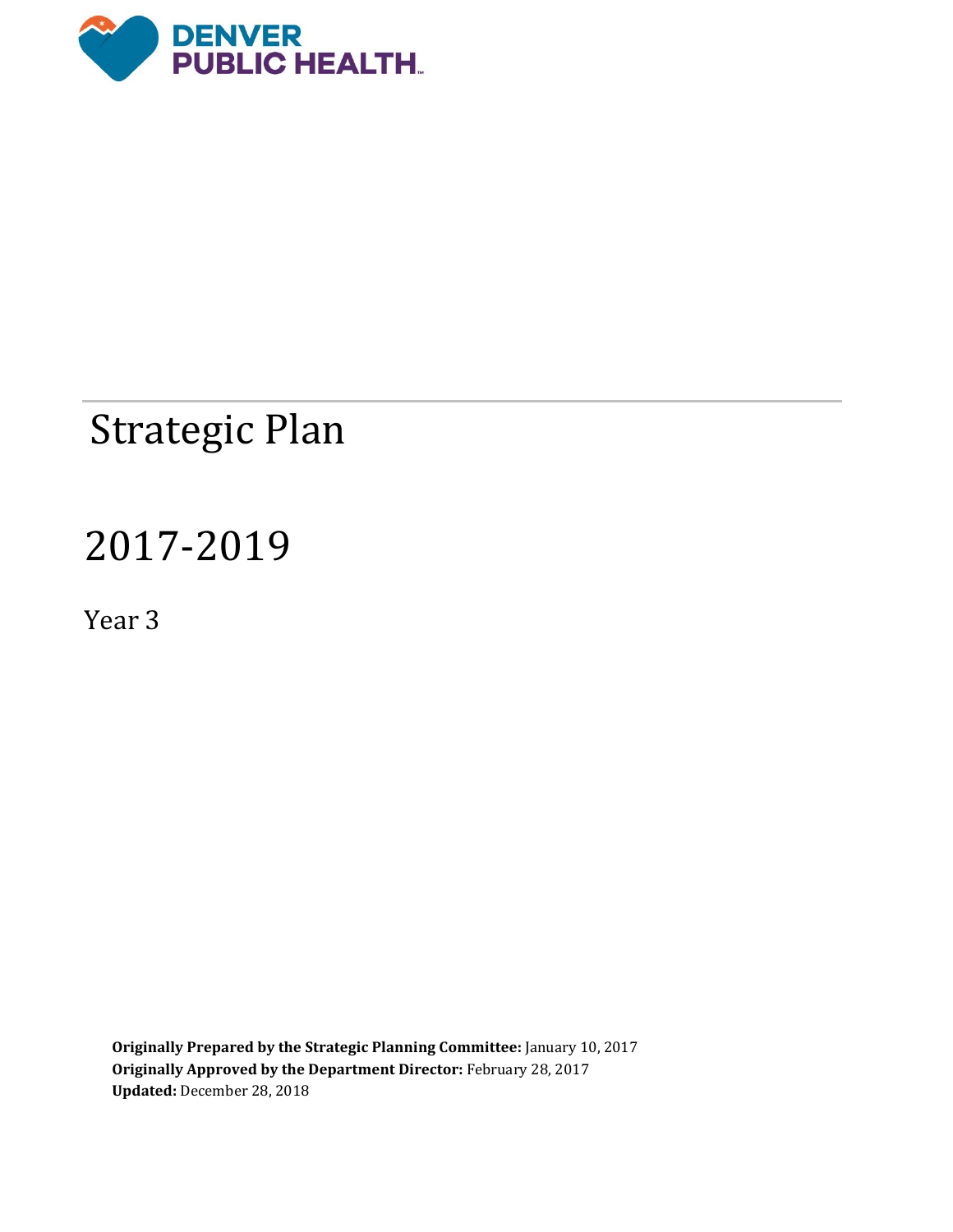

## **Table of Contents**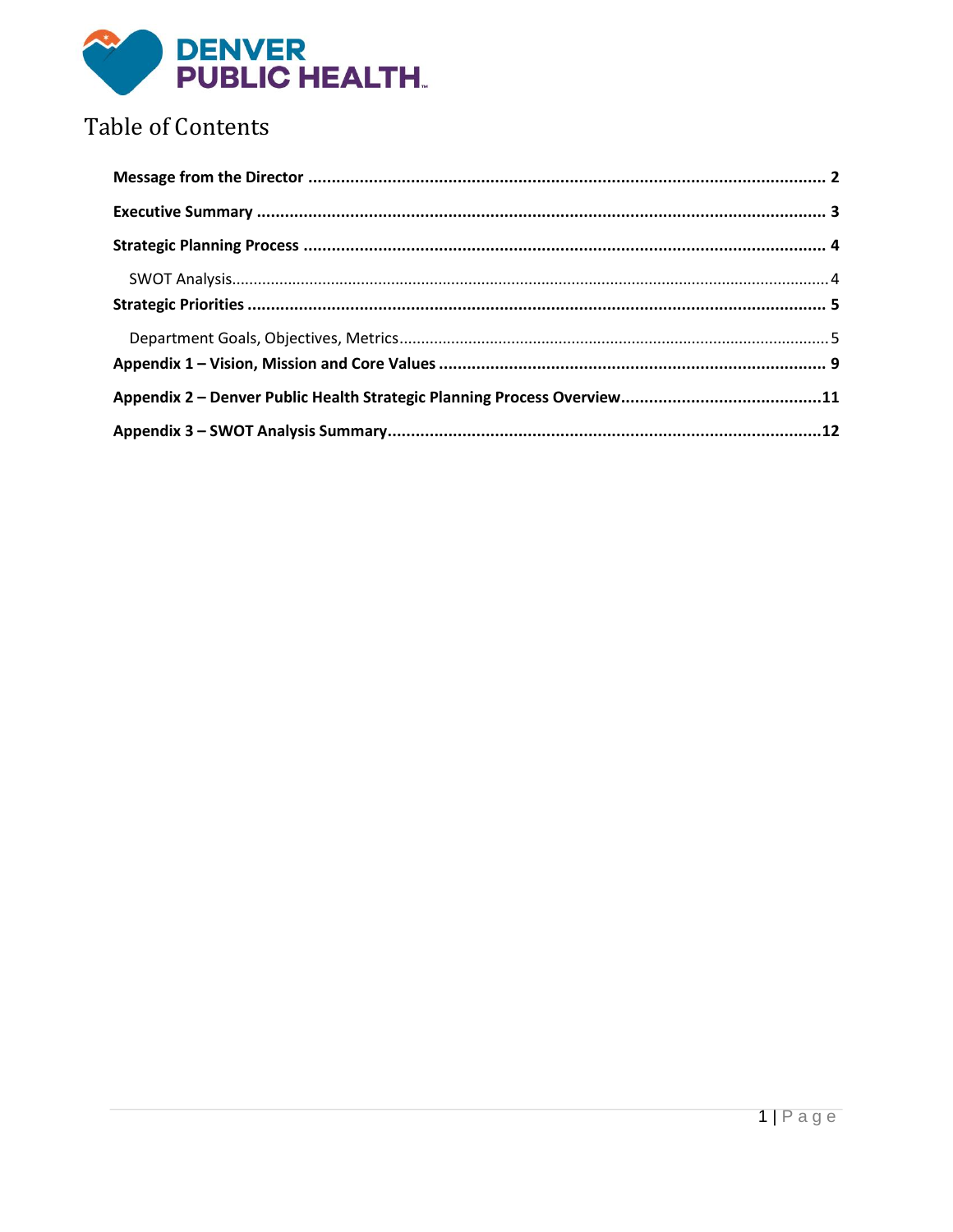

### <span id="page-2-0"></span>Message from the Director

Staff, partners, and community members,

Denver Public Health provides a wide range of services to our community: specialized clinical services, birth and death records, health data, emergency preparedness, community health promotion, education and training. Across these activities, Denver Public Health is united in our vision that Denver is a healthy community for all people.

Because it is too easy to be consumed by emails, phone calls, and grant deliverables, we use strategic planning to assure that we are intentional in where we are headed *with* our community. Setting aside the time to create a plan, with clearly defined goals and strategies, gives our entire team a framework for aligning their program work.

Our strategic plan is designed to help us develop the relationships, skills, and tools to improve the health of the entire community. To improve the health of all people in Denver we need a departmental culture of health equity, neighborhood-level data on health and the factors that affect health, customer- and community-oriented services, and strong partnerships.

| <b>Priority Areas</b>                         | Our work                                                                                                                                                                                                                                                                          |  |
|-----------------------------------------------|-----------------------------------------------------------------------------------------------------------------------------------------------------------------------------------------------------------------------------------------------------------------------------------|--|
| <b>Research</b>                               | Released a report on depression through the lifespan<br>$\bullet$<br>Detailed evaluation of some of the effects of the opioid epidemic in Denver<br>٠                                                                                                                             |  |
| <b>Health Equity</b>                          | Released the <b>Denver Youth Health Assessment</b> , led by Denver's youth<br>$\bullet$<br>Made improvements in HIV control (viral load suppression) among groups<br>experiencing lower rates of control                                                                          |  |
| <b>Public Health</b><br><b>Policy</b>         | Discontinued the sale of sugary beverages in all Denver Health facilities<br>$\bullet$<br>Piloted evaluation of a medical-legal partnership in two Denver Health clinics<br>$\bullet$                                                                                             |  |
| Customer-<br><b>Focused</b><br><b>Service</b> | Made same-day availability of HIV prevention medication (Pre-exposure<br>$\bullet$<br>Prophylaxis [PrEP]) in our STD and Family Planning Clinic<br>Provided convenient TB treatment using video directly-observed therapy<br>$\bullet$                                            |  |
| <b>Partnerships</b>                           | Expanded the partnership to decrease cancer by increasing vaccination for<br>$\bullet$<br>Human Papilloma Virus (HPV) to 15 counties<br>Won a national award for the Metro Denver Partnership for Health (a<br>$\bullet$<br>collaborative group of metro-area health departments) |  |

In 2018, we made real progress in each of these areas:

As we continue this work in 2019, we will begin developing a strategic plan for the next three years, helped by the many suggestions of staff and the community. In doing so we will need to consider how we can both expand healthcare coverage and decrease the costs of healthcare. We must do more to prevent illnesses and injuries, not just treat them when they occur. We must address social and economic factors, such as poor housing and lack of access to healthy food, which have major impacts on health. Public health is a key partner in doing this important work. Thanks for everything you do to make Denver a healthy community for all people.

Sincerely, Bill Burman, MD Executive Director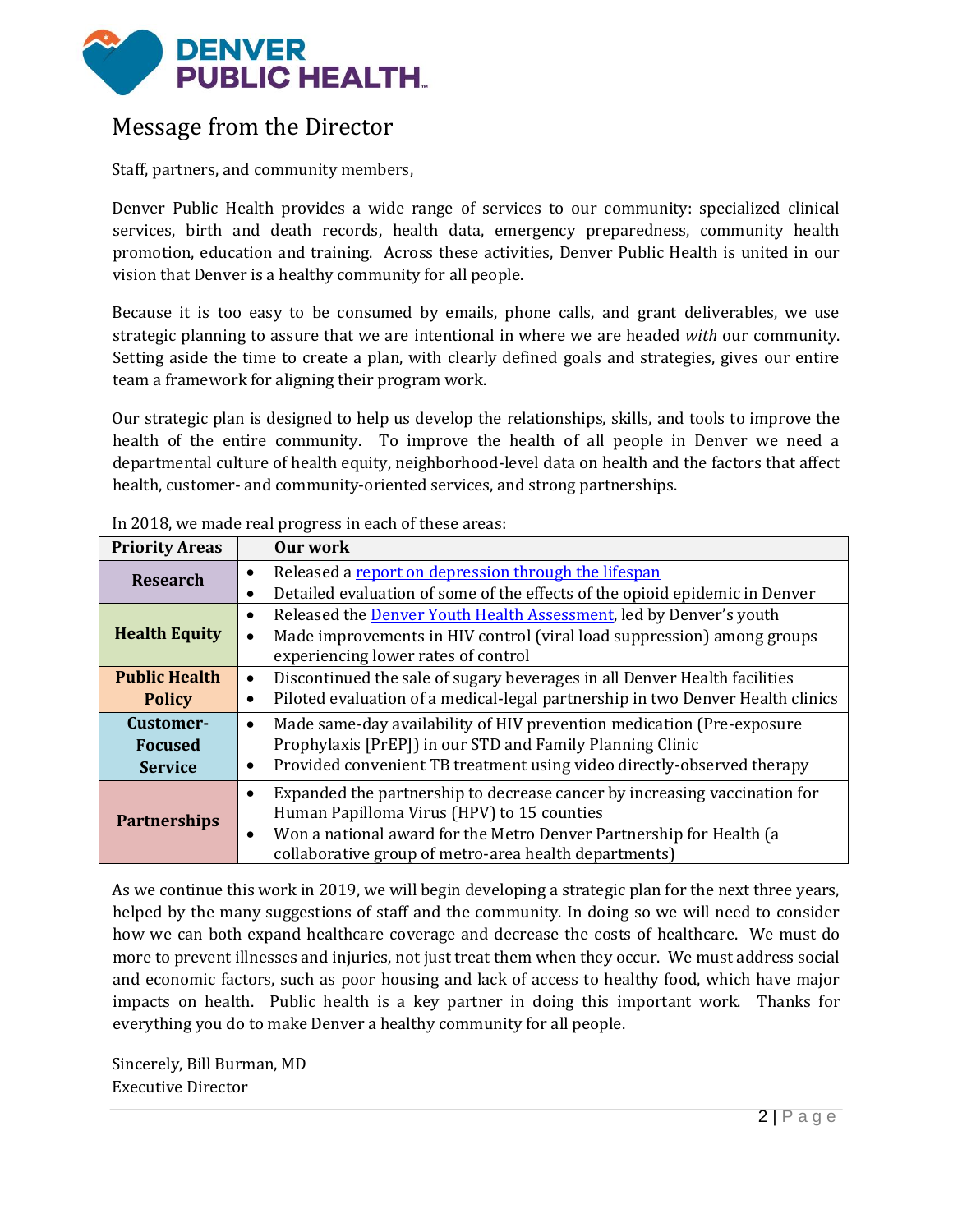

#### <span id="page-3-0"></span>Executive Summary

Denver Public Health is an innovative, nationally recognized public health department that collaborates with partners to inform, educate, offer services, and promote policy change to make Denver a healthy community for all people. The department issues birth and death certificates; monitors and creates reports about the health of Denver; promotes data sharing to improve Denver's capacity to assess disease, conditions, and behaviors; trains the next generation of public health professionals; and responds to disease outbreaks and other health emergencies. With many partners, Denver Public Health supports policy and systems change, promotes healthy behaviors, and prevents health problems, such as unintentional injuries, tobacco-related illnesses, and obesity. The department also provides specialty clinical services to the most vulnerable community members in the following areas: STD, family planning, routine and travel immunizations, tuberculosis, Hepatitis C, and HIV/AIDS.

The 2017-2019 Strategic Plan lays out priorities for Denver Public Health's three year strategic plan and activities for the third year of implementation. Denver Public Health will use this plan to work towards achieving its vision and executing its mission:

| Vision: |                 | Denver is a healthy community for all people. |
|---------|-----------------|-----------------------------------------------|
|         | <b>Mission:</b> | Improving health with our community.          |

This plan is to be carried out in an organizational culture that reinforces the following core values:

Continuous Improvement and Innovation Excellence Collaboration Equity

See Appendix 1 for additional information on Denver Public Health's Vision, Mission and Values.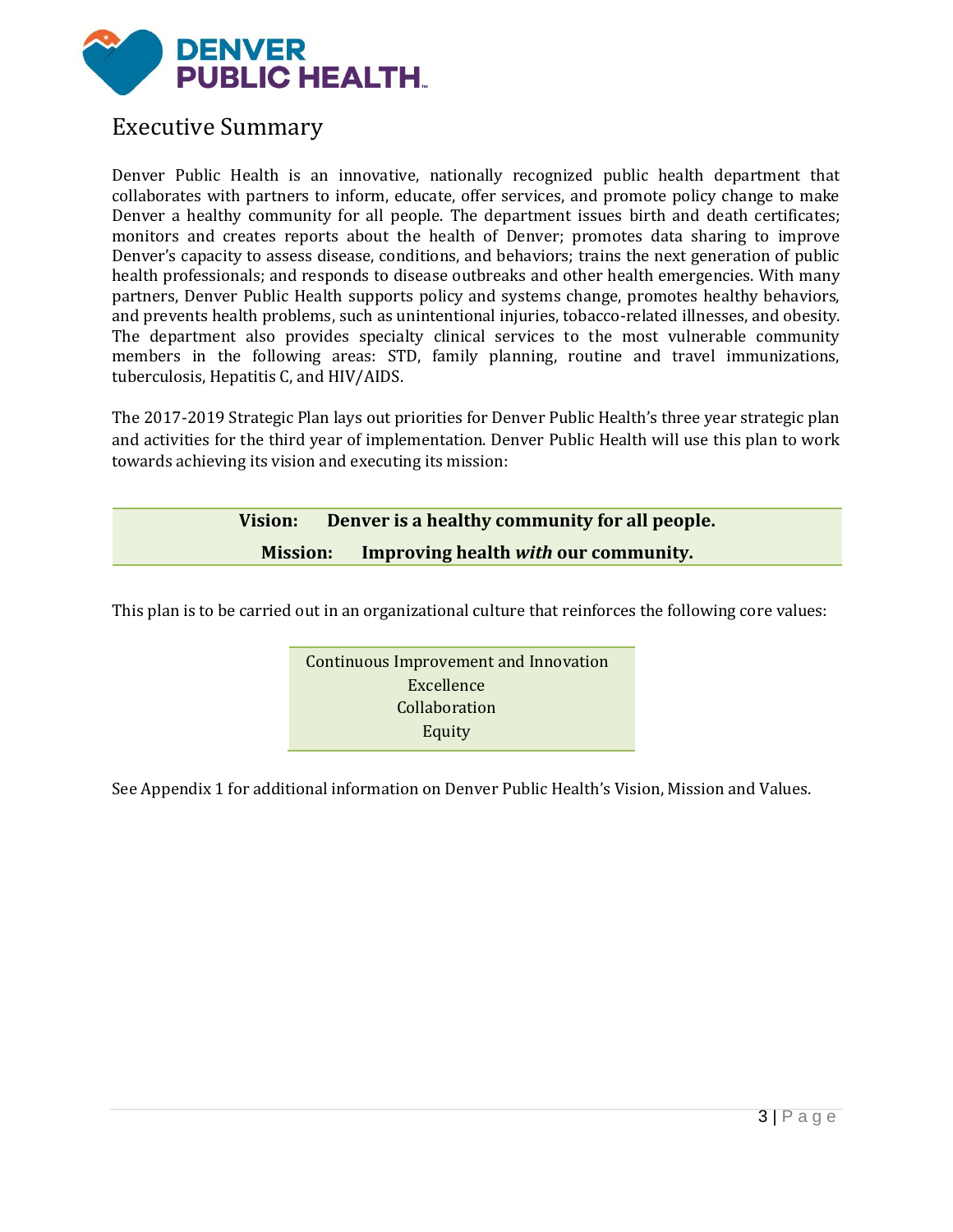

### <span id="page-4-0"></span>Strategic Planning Process

Progress on the 2017-2019 Strategic Plan is tracked in the performance management system, onFocus, and reviewed at the monthly Visual Management Board meetings with the Strategic Planning Committee. Planning for 2017-2019 began in February 2016 and spanned through December 2016. An annual action plan is developed each fall for the upcoming year. All divisions/strategic areas participate in fall program planning sessions to identify ways that they can support and roll-up to the department plan. An overview of the annual planning process can be found in Appendix 2.

#### **Strategic Planning Team Members**

The following members were involved with creating the 2017-2019 Strategic Plan Year 3 Action Plan:

Abbie Steiner, Epidemiologist, Epidemiology and Preparedness \*Alexis Juarez, Program Assistant, Public Health Clinics Andrew Hickok, Clinic Administrator, STD and Family Planning Clinic Andrew Yale, Administrative Director, Administration Ashley Wheeler-Bell, Operations Coordinator, Administration Bill Burman, Executive Director, Administration \*Chris Bui, Policy and Partnerships Coordinator, Administration Edward Gardner, Director, Infectious Disease Clinic Jessica Forsyth, Director, Community Health Promotion Judy Shlay, Associate Director, Administration Katie Amaya, Planning and Performance Improvement Manager, Administration Laura Weinberg, Research Projects Coordinator, HIV/STD Prevention and Control Libby Booth, Program Assistant, Epidemiology and Preparedness Nicole Steffens, Program Coordinator, Immunization Program Sarah Belstock, Public Health Planner, Community Health Promotion

\*Indicates members who will roll off the committee as of 12/31/18. New members in 2019 include Alex Limas (Health Program Specialist, Community Health Promotion), Armen Tumanyan (Clerical Support Specialist, Infectious Disease Clinic), Greg Budney (Epidemiologist, Epidemiology and Preparedness), Helen Burnside (Director, Denver Prevention Training Center), Ken Scott (Epidemiologist, Public Health Informatics Group), and Santos Diaz (Public Health Program Coordinator, Community Health Promotion).

Former committee members that supported years one and two of the plan include: April Cech, Art Davidson, Chris Voegeli, Dean McEwen, Emily Kraus, Marianne Aguirre-Colon, Nikki Heider, Bob Belknap, Sarah Chambers, Terry Stewart, Theresa Mickiewicz, Tracey Richers Maruyama, and Yumuriel Whitaker.

#### <span id="page-4-1"></span>**SWOT Analysis**

Part of our planning process included engaging twenty partners in our Strengths, Weaknesses, Opportunities and Threats (SWOT) Analysis and inviting them to participate in the strategic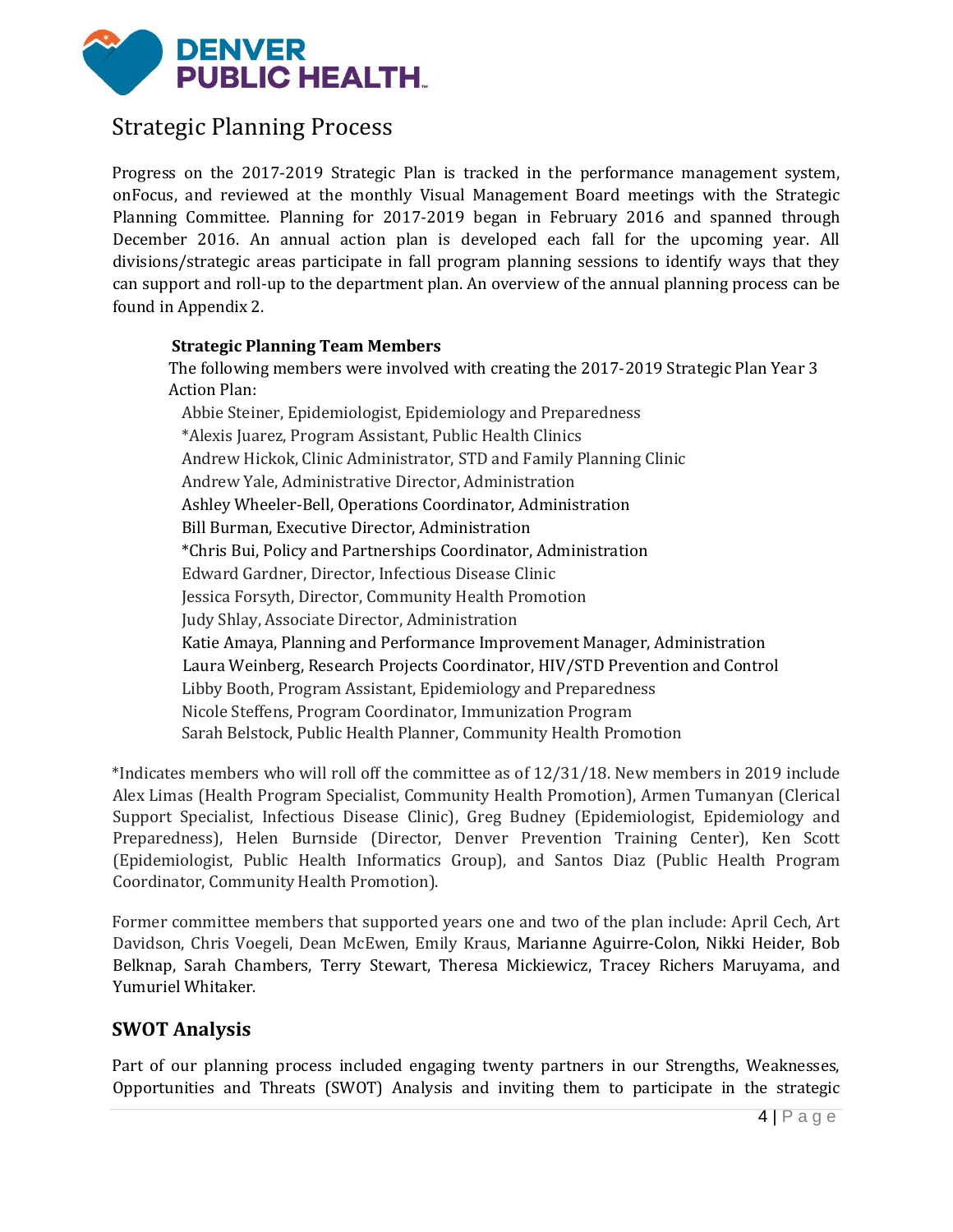

planning retreat held on June 30, 2016. Results of the SWOT Analysis and a list of partners able to attend the retreat can be found in Appendix 3.

### <span id="page-5-0"></span>Strategic Priorities

As we enter the third year of our three year strategic plan, Denver Public Health plans to continue to focus on five priority areas. The strategic plan aligns to the work of the Community Health Improvement Plan, the Performance Improvement Plan, and the Workforce Development Plan. The goals in the five priority areas are:

| <b>Priority Areas</b>           | Goals                                                         |  |
|---------------------------------|---------------------------------------------------------------|--|
| <b>Research</b>                 | Promote research to advance public health knowledge.<br>1.    |  |
| <b>Health Equity</b>            | Strengthen staff capability and organizational capacity<br>2. |  |
|                                 | to advance health equity in Denver.                           |  |
| <b>Public Health Policy</b>     | Improve the effectiveness of policy work to inform and<br>3.  |  |
|                                 | support transparent collaboration.                            |  |
|                                 | 4. Ensure smooth transitions and follow-up for anyone         |  |
| <b>Customer-Focused Service</b> | who interacts with our system to provide customer-            |  |
|                                 | focused service.                                              |  |
| <b>Partnerships</b>             | Build partnerships and leverage assets to assure<br>5.        |  |
|                                 | successful collaborations.                                    |  |

#### <span id="page-5-1"></span>**Department Goals, Objectives, Metrics**

Below are Denver Public Health's goals, strategies, metrics, and action items for 2019. The performance management system, onFocus, lists specific staff assigned to implement these action items and monitor metrics. In addition, all nine Denver Public Health Divisions/Strategic Areas have annual plans that strive to grow their teams within quality improvement, customer experience, health equity, and workforce development/engagement.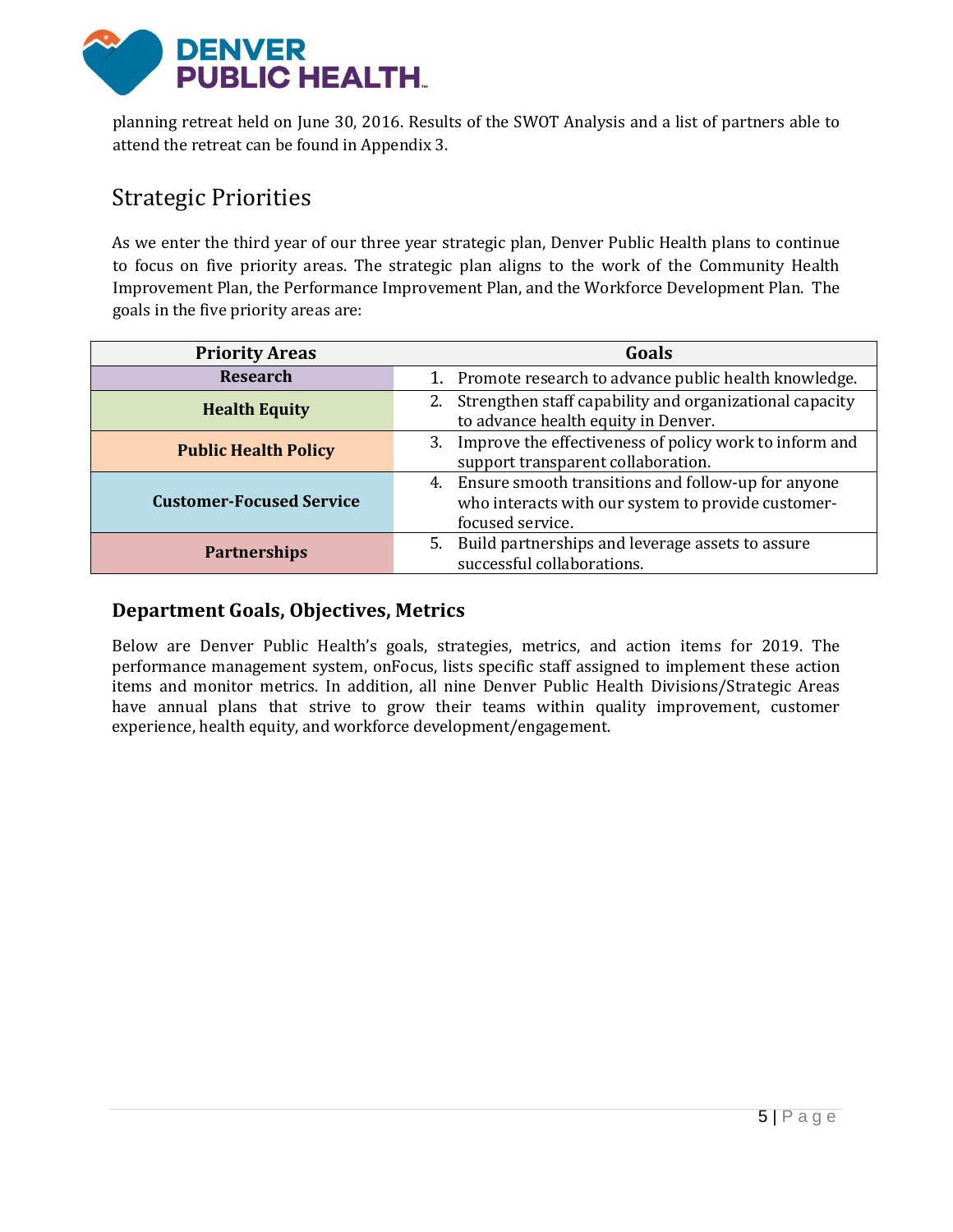

| Goal 1: Promote research, program evaluation, and quality improvement to advance public health knowledge. |                                                                                                                    |                                                                                                                                                                     |
|-----------------------------------------------------------------------------------------------------------|--------------------------------------------------------------------------------------------------------------------|---------------------------------------------------------------------------------------------------------------------------------------------------------------------|
| Strategy                                                                                                  | <b>Metrics</b>                                                                                                     | <b>Action Items</b>                                                                                                                                                 |
| 1.1 Develop a<br>culture of research<br>excellence, support                                               | % of individuals that<br>presented their work at<br>DrCOP that indicate success in<br>moving their project forward | 1.1.1. Continue monthly Data and Research Community of Practice (DrCOP) meetings and<br>monthly planning committee meetings.                                        |
|                                                                                                           |                                                                                                                    | 1.1.2. Increase department-wide publications via mentorship program with retired volunteer<br>physicians.                                                           |
| and collaboration                                                                                         | based on the advice they<br>received (Target=70%)                                                                  | 1.1.3. Define current state of research work.                                                                                                                       |
| to advance public<br>health practice.                                                                     | % increase of department-                                                                                          | 1.1.4. Propose future state of research work.                                                                                                                       |
|                                                                                                           | wide publications from 2018-<br>2019 (Target = 10%)                                                                | 1.1.5. Make a business case for a 0.5 FTE Denver Public Health (DPH) Research/Education<br>Coordinator.                                                             |
|                                                                                                           |                                                                                                                    | Goal 2: Strengthen staff capability and organizational capacity to advance health equity in Denver.                                                                 |
| Strategy                                                                                                  | <b>Metrics</b>                                                                                                     | <b>Action Items</b>                                                                                                                                                 |
|                                                                                                           | % of DPH staff rating DPH<br>health equity culture as a 5 or<br>$6$ (Target = 49%)                                 | 2.1.1. Implement two trainings: framing training on equity for all managers and health equity<br>committee members and an Equity 201 for all staff.                 |
| 2.1 Foster                                                                                                |                                                                                                                    | 2.1.2. Ensure Director's Updates include content and concepts around equity, social and racial<br>justice.                                                          |
| knowledge of                                                                                              |                                                                                                                    | 2.1.3. Align Health Equity Lecture series with key efforts in DPH and Denver Health.                                                                                |
| health equity.                                                                                            |                                                                                                                    | 2.1.4. Present and publish the work that DPH has done around health equity.                                                                                         |
|                                                                                                           |                                                                                                                    | 2.1.5. Develop a process for establishing a forum to discuss health equity issues important to<br>staff.                                                            |
|                                                                                                           |                                                                                                                    | 2.2.1. Develop standard work for leadership development and advancement that has a focus<br>on diversity and inclusion.                                             |
| 2.2 Operationalize<br>health equity<br>across DPH.                                                        |                                                                                                                    | 2.2.2. Ensure managers are aware of and utilize best operational recruitment and hiring<br>practices for diversity and inclusion.                                   |
|                                                                                                           |                                                                                                                    | 2.2.3. Develop health equity recognition program to share success with implementing health<br>equity in program work.                                               |
|                                                                                                           |                                                                                                                    | 2.2.4. Incorporate Health Equity into visual management boards.                                                                                                     |
| 2.3 Create a<br>structured<br>framework for                                                               |                                                                                                                    | 2.3.1. Share standard work for paying community members to engage and inform<br>programmatic work.                                                                  |
|                                                                                                           |                                                                                                                    | 2.3.2. Perform analysis of the community engagement work happening across DPH to create<br>awareness and build practices around strengths and fill identified gaps. |
| community<br>engagement.                                                                                  |                                                                                                                    | 2.3.3. Define a purpose and scope of work for a community engagement advisory board that<br>will help DPH shape our work.                                           |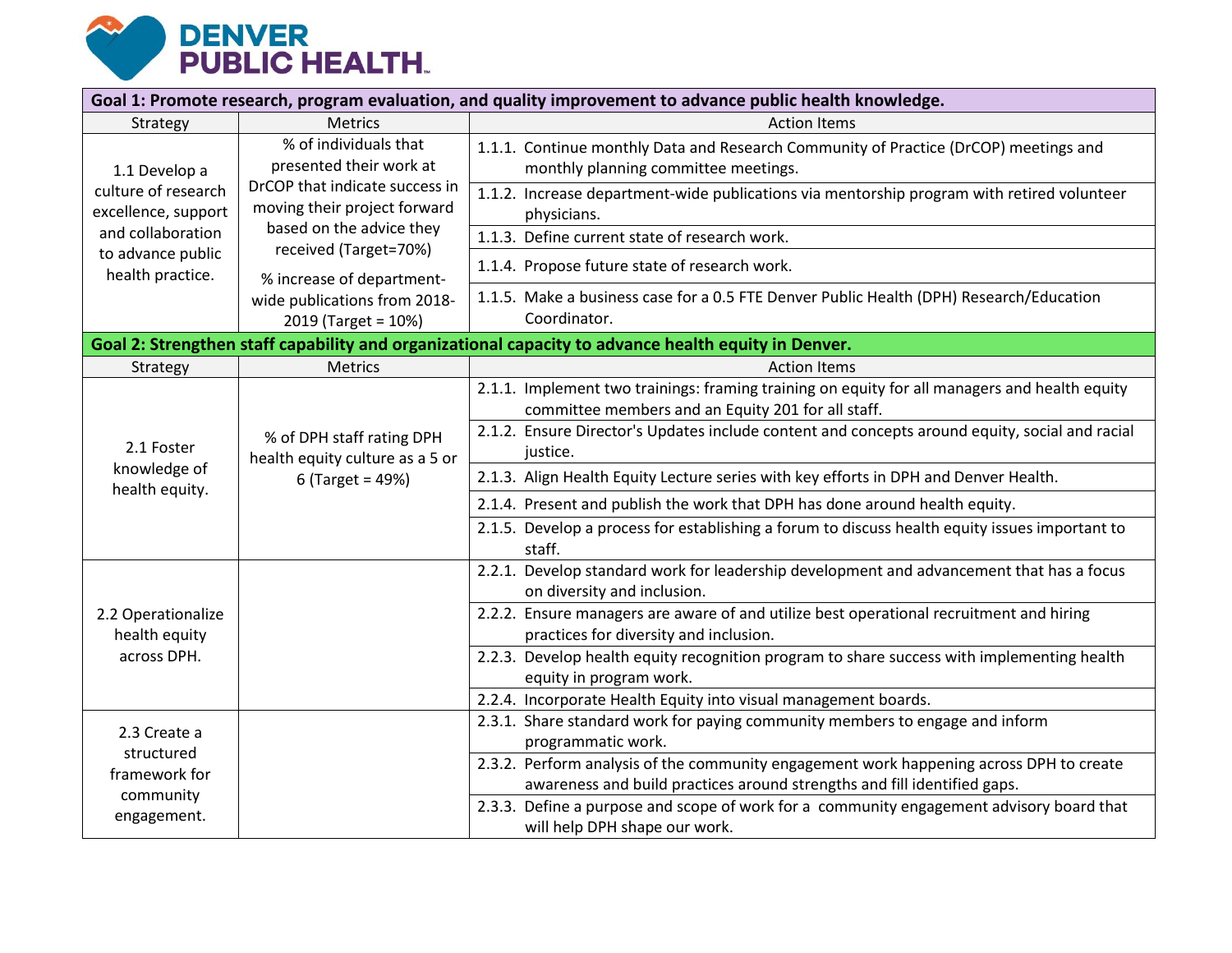

| Goal 3: Improve the effectiveness of policy work to inform and support transparent collaboration.                     |                                                                                                                       |                                                                                                                                                                                                                                                                                                               |
|-----------------------------------------------------------------------------------------------------------------------|-----------------------------------------------------------------------------------------------------------------------|---------------------------------------------------------------------------------------------------------------------------------------------------------------------------------------------------------------------------------------------------------------------------------------------------------------|
| Strategy                                                                                                              | <b>Metrics</b>                                                                                                        | <b>Action Items</b>                                                                                                                                                                                                                                                                                           |
| 3.1 Identify, define                                                                                                  | % of staff engaging in policy                                                                                         | 3.1.1. Clarify policy work between DPH and DDPHE.                                                                                                                                                                                                                                                             |
| and implement<br>DPH policy<br>process(es).                                                                           | work use the policy request<br>form at the outset of policy<br>work (Target = $100\%$ )                               | 3.1.2. Operationalize DPH policy tools (process map and policy tracker).                                                                                                                                                                                                                                      |
|                                                                                                                       | # of partners that provide                                                                                            | 3.2.1. Identify partners engaged in policy initiatives that impact DPH staff work areas.                                                                                                                                                                                                                      |
| 3.2 Support partner<br>policy initiatives                                                                             | feedback (Target = $10$ )<br>% of partners that incorporate                                                           | 3.2.2. Engage with identified partners to determine what they need to enable them to<br>incorporate health into policy work.                                                                                                                                                                                  |
|                                                                                                                       | the tool into their work<br>$(Target = 80%)$                                                                          | 3.2.3. Develop/Adopt tool to support identified partners in using a public health approach<br>(health in all policies, public health data) when driving policy change.                                                                                                                                        |
| 3.3 Build<br>organizational<br>capacity to engage                                                                     | # of staff trained (Target = 30)<br>% of staff that indicate that<br>the training was helpful to                      | 3.3.1. Implement framework (as developed in 2018) for capacity building to support policy<br>work across the organization.                                                                                                                                                                                    |
| in policy work                                                                                                        | their work. (Target=80%)                                                                                              | 3.3.2. Gather staff feedback on capacity building efforts.                                                                                                                                                                                                                                                    |
|                                                                                                                       |                                                                                                                       | Goal 4: Ensure smooth transitions and follow-up for anyone who interacts with our system to provide customer-focused service.                                                                                                                                                                                 |
| Strategy                                                                                                              | <b>Metrics</b>                                                                                                        | <b>Action Items</b>                                                                                                                                                                                                                                                                                           |
| 4.1 Create a                                                                                                          |                                                                                                                       | 4.1.1. Assess clinic hours and other community resources for clinical services and customer<br>preferences.                                                                                                                                                                                                   |
| seamless<br>experience for<br>prioritized<br>customer and                                                             | Utilization of new support<br>staff (# of visits/month)<br># joint outreach collaborations<br>$\textsf{(Target = 2)}$ | 4.1.2. Connect with Denver Health Social Work and Outpatient Behavioral Health Services to<br>learn the Ambulatory Care Services model of integrated care. Determine what can be<br>implemented at current public health clinic locations and what to plan for in the new<br>Outpatient Medical Center (OMC). |
| patient needs.                                                                                                        |                                                                                                                       | 4.1.3. Outreach Collaboration Workgroup will identify opportunities for outreach efficiencies<br>and collaboration.                                                                                                                                                                                           |
| 4.2 Create a<br>seamless<br>experience for<br>staff, partners,<br>patients, and<br>customers at all<br>DPH locations. | % increase in staff readiness<br>scores (Target = $10\%$ )                                                            | 4.2.1. The Change Management 2 team will continue to meet regularly and develop work and<br>communication plans in preparation for the move to the OMC                                                                                                                                                        |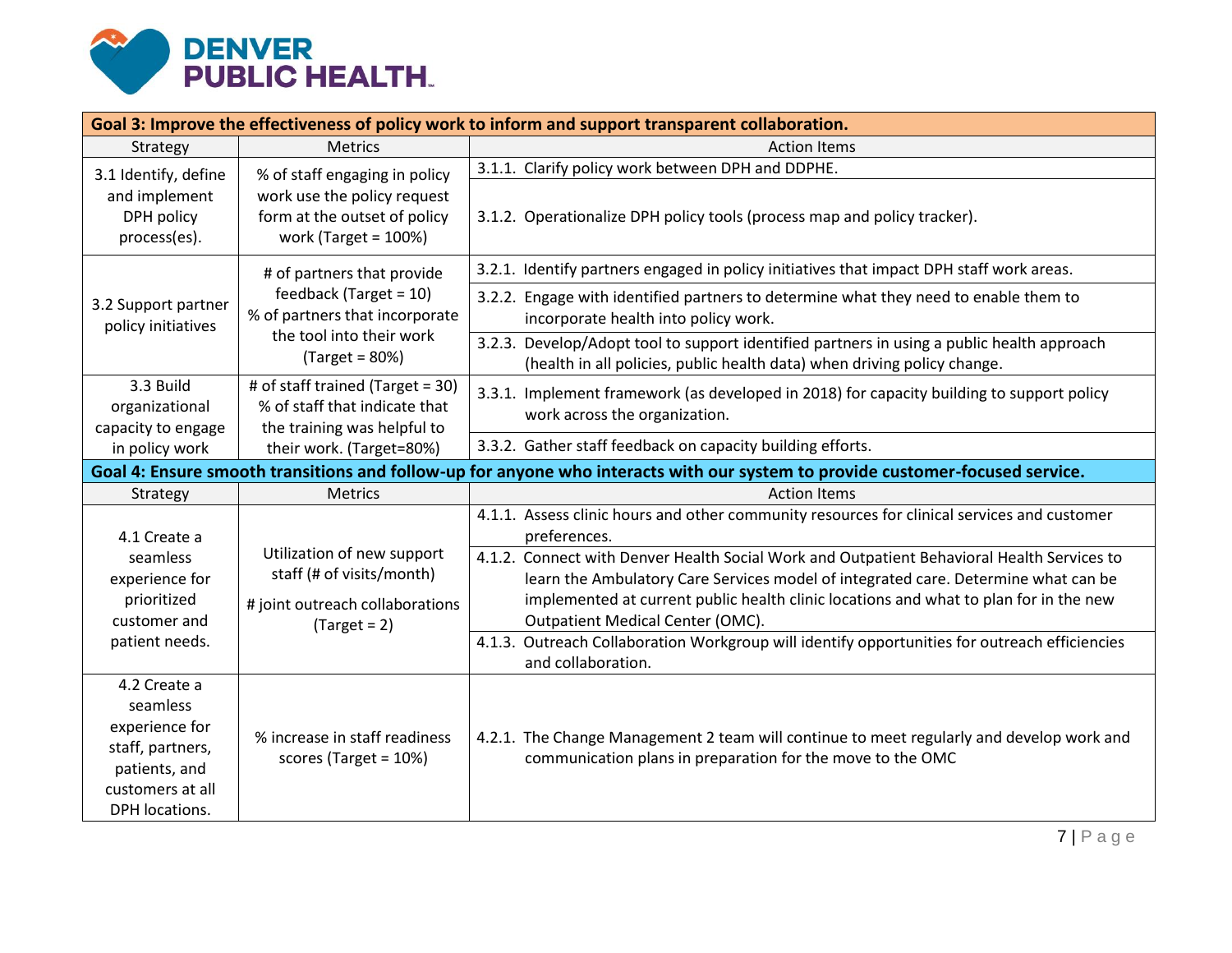

| Goal 5: Build partnerships and leverage assets to assure successful collaborations.                            |                                                                                                                                                                |                                                                                                                                                                    |  |
|----------------------------------------------------------------------------------------------------------------|----------------------------------------------------------------------------------------------------------------------------------------------------------------|--------------------------------------------------------------------------------------------------------------------------------------------------------------------|--|
| Strategy                                                                                                       | <b>Metrics</b>                                                                                                                                                 | <b>Action Items</b>                                                                                                                                                |  |
| 5.1 Identify and<br>strengthen<br>partnerships.                                                                | % Partnership contacts<br>updated (Target = 70%)<br>% Partner/coalition locations<br>mapped (Target = 50%)<br># of health outcome data<br>maps (Target = $2$ ) | 5.1.1. Provide updated contact information in revised internal DPH Partnership and<br><b>Coalition Matrix.</b>                                                     |  |
|                                                                                                                |                                                                                                                                                                | 5.1.2. Map partner or coalition locations and service areas.                                                                                                       |  |
|                                                                                                                |                                                                                                                                                                | 5.1.3. Map health outcome data to the Partner and Coalition map to determine areas of<br>need in Denver.                                                           |  |
|                                                                                                                | # of Business partner industry<br>identified (Target = $1$ )                                                                                                   | 5.2.1. Identify business partners by industry.                                                                                                                     |  |
| 5.2 Identify<br>strategic<br>approaches for<br>engaging new<br>business partners.                              | # of business partner engaged<br>$\text{Target} = 1$<br># of PH needs identified                                                                               | 5.2.2. Engage with industry business partner to determine public health needs and provide<br>resources and services for identified needs.                          |  |
|                                                                                                                | $\text{Target} = 3$<br># of successes documented<br>$\text{Target} = 2$<br># of challenges documented<br>$\text{Target} = 2$                                   | 5.2.3. Assess successes and challenges of support provided with industry business partner<br>and determine sustainable model for providing services to businesses. |  |
| 5.3 Establish formal<br>academic and<br>education<br>affiliation with CO<br><b>School of Public</b><br>Health. | # of 'academic to workplace'<br>pipeline best practices<br>identified (Target = $3$ )                                                                          | 5.3.1. Identify best practices used by academic institutions on 'academic to workplace'<br>pipelines.                                                              |  |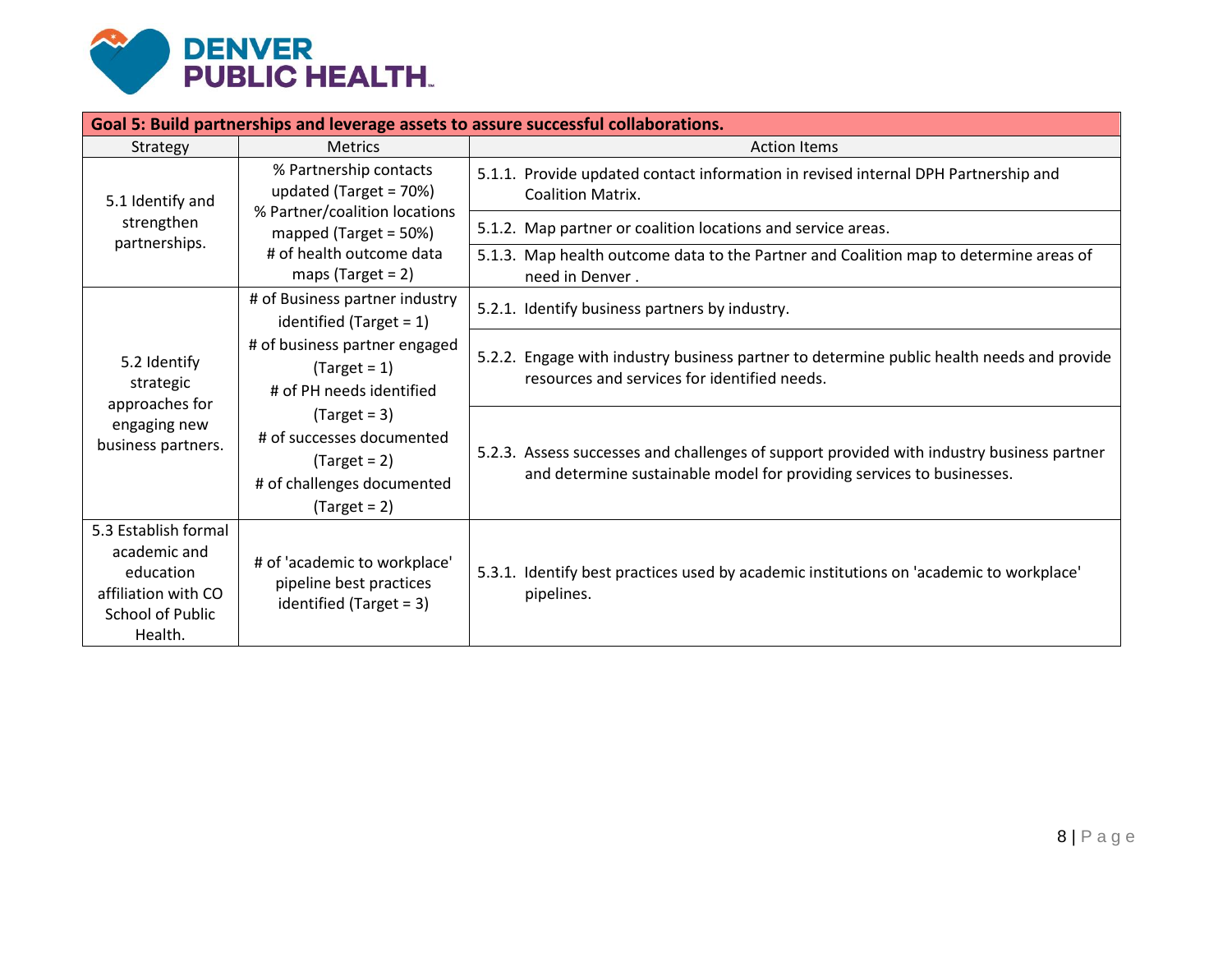

## <span id="page-9-0"></span>Appendix 1 – Vision, Mission and Core Values

#### **Vision**

Denver is a healthy community for all people.

#### **Mission**

Improving health *with* our community.

#### **Core Values**

- Continuous Improvement and Innovation
- Excellence
- Equity
- Collaboration

| <b>Core Value</b>                                            | <b>Values Statements</b><br>To establish a culture that reinforces these values we will:                                                                                                                                                                                                                                                                                                                                                                                                                                                                                                                                          |
|--------------------------------------------------------------|-----------------------------------------------------------------------------------------------------------------------------------------------------------------------------------------------------------------------------------------------------------------------------------------------------------------------------------------------------------------------------------------------------------------------------------------------------------------------------------------------------------------------------------------------------------------------------------------------------------------------------------|
| <b>Continuous</b><br>Improvement<br>and<br><b>Innovation</b> | Use accurate and timely information to guide and support decisions.<br>$\bullet$<br>Develop and implement new treatments, information systems,<br>$\bullet$<br>communication techniques, interventions, and ways to frame issues.<br>Leverage research opportunities.<br>Support innovative projects and programs that advance public health and<br>our mission.                                                                                                                                                                                                                                                                  |
| <b>Excellence</b>                                            | Lead with integrity and humility.<br>$\bullet$<br>Achieve Public Health Accreditation in collaboration with Denver<br>Environmental Health.<br>Train the future public health workforce (e.g. residents, interns, students).<br>Use public health core competencies to promote a highly skilled workforce.<br>Provide opportunities and support for continual learning and professional<br>$\bullet$<br>growth, with defined career paths for all positions.<br>Create a supportive working community that is engaged and diverse.<br>$\bullet$<br>Develop high-functioning teams that teach and inspire each other.<br>$\bullet$ |
| <b>Collaboration</b>                                         | Work to effectively collaborate with community, government, private, and<br>$\bullet$<br>nonprofit partners.<br>Work internally across program areas to improve effectiveness.<br>$\bullet$<br>Ensure that community needs set department priorities and that efforts are<br>community driven.<br>Establish trusting relationships with partners dedicated to improving<br>health.                                                                                                                                                                                                                                                |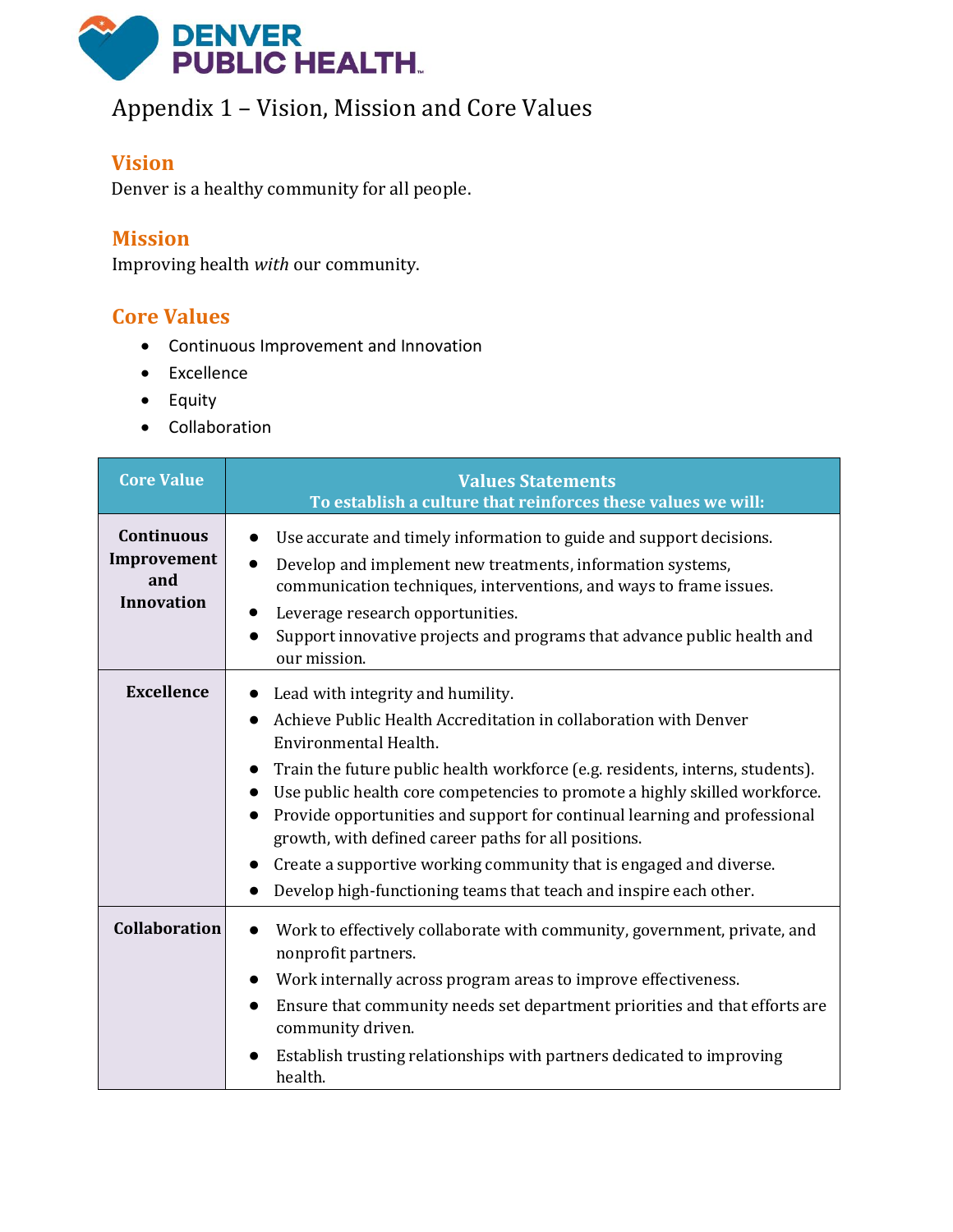

| <b>Equity</b> | • Serve all communities and patients, with compassion, according to their<br>needs.                     |
|---------------|---------------------------------------------------------------------------------------------------------|
|               | • Assure the delivery of culturally and linguistically responsive health<br>services.                   |
|               | Advocate for and define public policy to address social determinants of<br>$\bullet$<br>health.         |
|               | • Commit to quality health care and health promotion for all.                                           |
|               | Address social determinants of health through population based efforts.<br>$\bullet$                    |
|               | Ensure programs and clinical services are inclusive in their design and<br>$\bullet$<br>implementation. |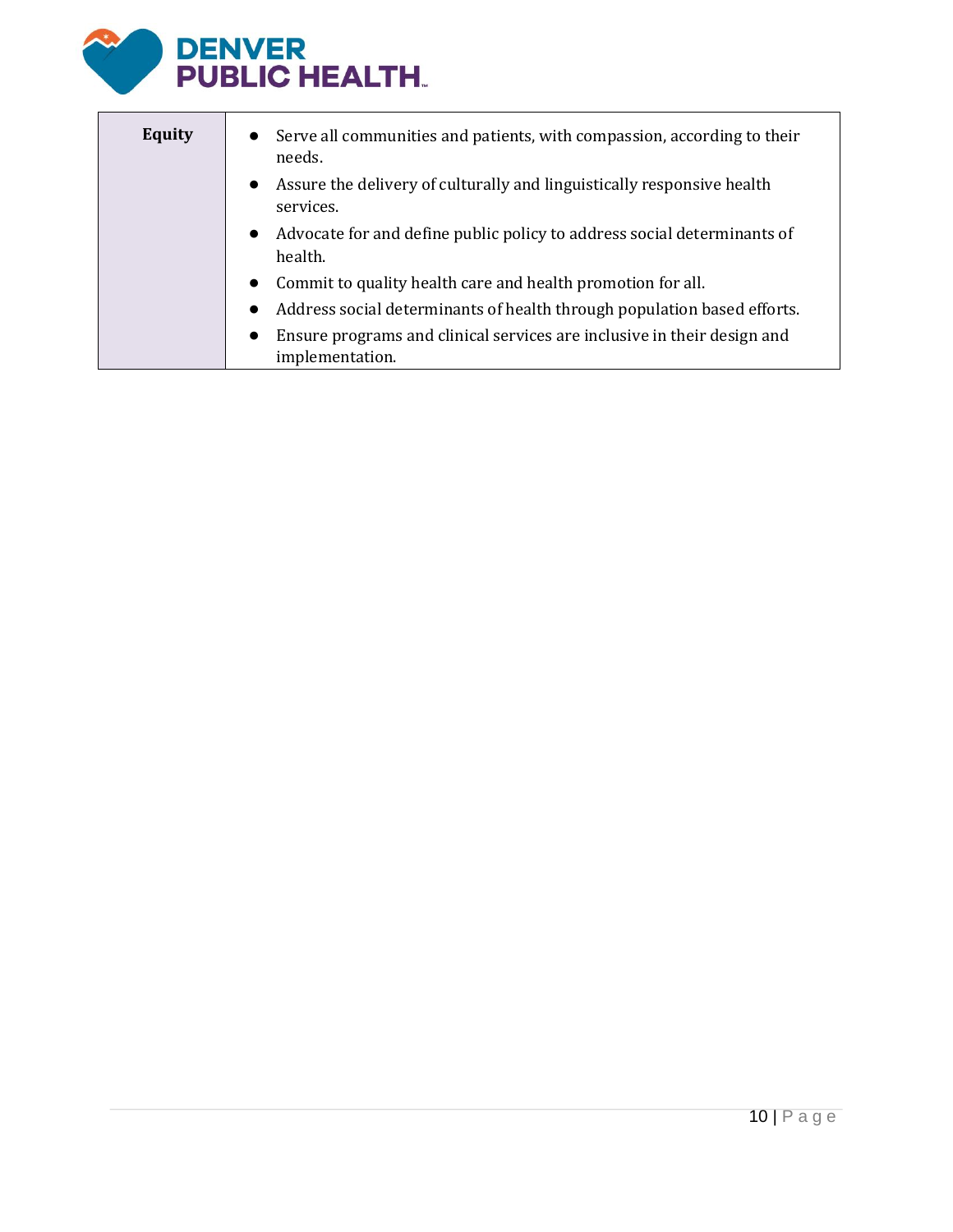## **DENVER PUBLIC HEALTH.**

## <span id="page-11-0"></span>Appendix 2 – Denver Public Health Strategic Planning Process Overview



## **Annual Plan Maintenance and Update**

| Adapt                                                                                                                                                                                     | Prepare                                                                                                                                                                                                                                                                                   | Feedback and<br><b>Finalize Plan</b>                                                                                                                                                        |
|-------------------------------------------------------------------------------------------------------------------------------------------------------------------------------------------|-------------------------------------------------------------------------------------------------------------------------------------------------------------------------------------------------------------------------------------------------------------------------------------------|---------------------------------------------------------------------------------------------------------------------------------------------------------------------------------------------|
| January - December                                                                                                                                                                        | <b>August - October</b>                                                                                                                                                                                                                                                                   | November - December                                                                                                                                                                         |
| Review monthly progress on<br>the annual plan at the Visual<br><b>Management Board</b><br>Maintain the performance<br>management system<br>Adapt strategies and action<br>items as needed | Committee members draft the next<br>year's department action plan at a<br>retreat<br>Divisions/Strategic Areas participate<br>in annual program planning to<br>identify opportunities to support the<br>strategic plan in the next year<br>Joint planning discussion with<br><b>DDPHE</b> | Plans and metrics in on Focus<br>Open applications and vote<br>on new committee members<br>Update the Strategic Plan<br>document with the next action<br>plan<br><b>Draft Annual Report</b> |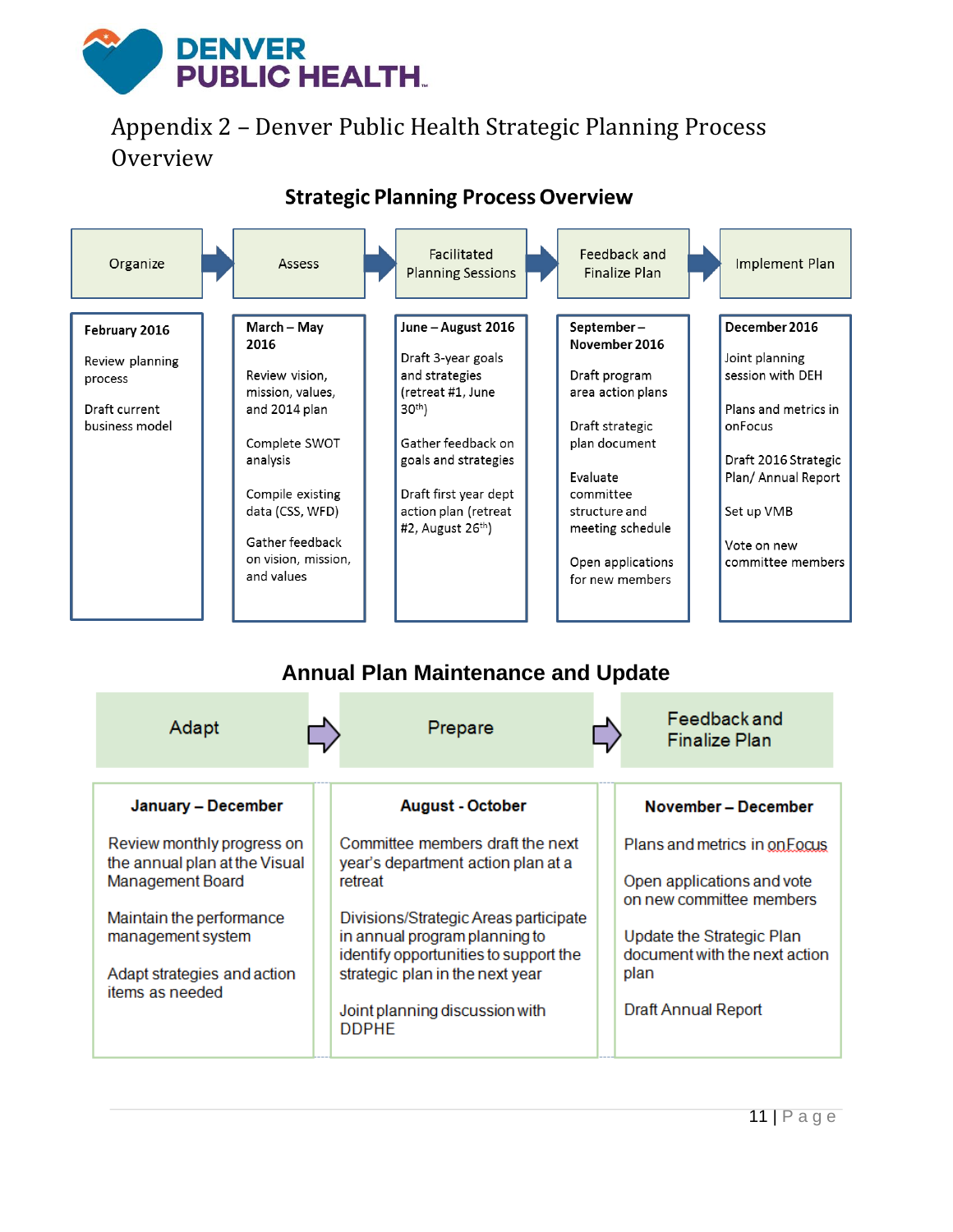

## <span id="page-12-0"></span>Appendix 3 – SWOT Analysis Summary

Denver Public Health (DPH) contracted with Coldspring Center to conduct a SWOT Analysis in order to inform their strategic planning process. DPH's Strategic Planning Committee identified 20 key informants within the community to interview and drafted the interview guide. Coldspring Center conducted the key informant interviews (in-person or by phone) with 19 of the 20 key informants and asked each key informant eleven questions. Each interview took approximately thirty minutes to one hour to gather all of the information.

- 1. When you hear someone say "Denver Public Health," what is the first thing that comes to mind?
- 2. Please briefly talk about what separates Denver Public Health from other public health departments, either in state or nationally.
- 3. Please briefly talk about any weaknesses you see with, or associated with, Denver Public Health. How could they improve?
- 4. What do you think are the top two public health concerns within the City and County of Denver?
- 5. Over the next few years, what do you think will be the emerging and new issues for public health to tackle?
- 6. In your opinion, what additional services should Denver Public Health be providing?
- 7. Please describe any strengths or areas for improvement related to the way DPH collaborates.
- 8. Please describe any current or coming political, legislative, or financial environments in Denver that could impact DPH.
- 9. Is there anything else you would like to share with the strategic planning committee? Is there something they should be aware of?
- 10. Who else should we speak with?
- 11. Is there anything about Denver Public Health you or your organization would like to know more about?

#### The results of the key informant interviews are summarized below.

| <b>Strengths (Factors to Maintain)</b>                                                                                                                                                                                                                                                                                                                                                                                                                                                                                                                                                                                        | <b>Weaknesses (Factors to Address)</b>                                                                                                                                                                                                                                                                                                                                                                                                                                                                                                                              |
|-------------------------------------------------------------------------------------------------------------------------------------------------------------------------------------------------------------------------------------------------------------------------------------------------------------------------------------------------------------------------------------------------------------------------------------------------------------------------------------------------------------------------------------------------------------------------------------------------------------------------------|---------------------------------------------------------------------------------------------------------------------------------------------------------------------------------------------------------------------------------------------------------------------------------------------------------------------------------------------------------------------------------------------------------------------------------------------------------------------------------------------------------------------------------------------------------------------|
| What does DPH do well?                                                                                                                                                                                                                                                                                                                                                                                                                                                                                                                                                                                                        | In what ways is DPH lacking?                                                                                                                                                                                                                                                                                                                                                                                                                                                                                                                                        |
| STD/ID Clinic (HIV/TB) excellence<br>٠<br>Progressive, Innovative, Mission Driven<br>Strong, thoughtful, risk-taking leadership<br>٠<br>Leaders in informatics, vital stats, data informed<br>٠<br>decision making<br>Expertise - clinical & diverse subject matter<br>$\bullet$<br>Denver Health model - benefits support, resources,<br>$\bullet$<br>clinical work<br>National accreditation process (with DEH)<br>$\bullet$<br>Relationship with DEH is stronger than in the past<br>٠<br>Regional health collaborations<br>$\bullet$<br>Mile High Health Alliance<br>$\circ$<br><b>Metro Directors Meeting</b><br>$\circ$ | Accepting recognition for accomplishments<br>٠<br>Denver Health Model - Overseeing hospital DPH is<br>٠<br>connected to, fairness for other hospitals<br>Historical misunderstanding of DEH vs. DPH<br>٠<br>Confusion whether one is the local public health<br>$\circ$<br>agency<br>Unclear what distinct roles are<br>$\circ$<br>Partners don't know who to contact for specific<br>$\circ$<br>issues, unclear operations for emergency<br>response<br>Plan for continuity of leadership<br>٠<br>Balance between clinical and population health work<br>$\bullet$ |